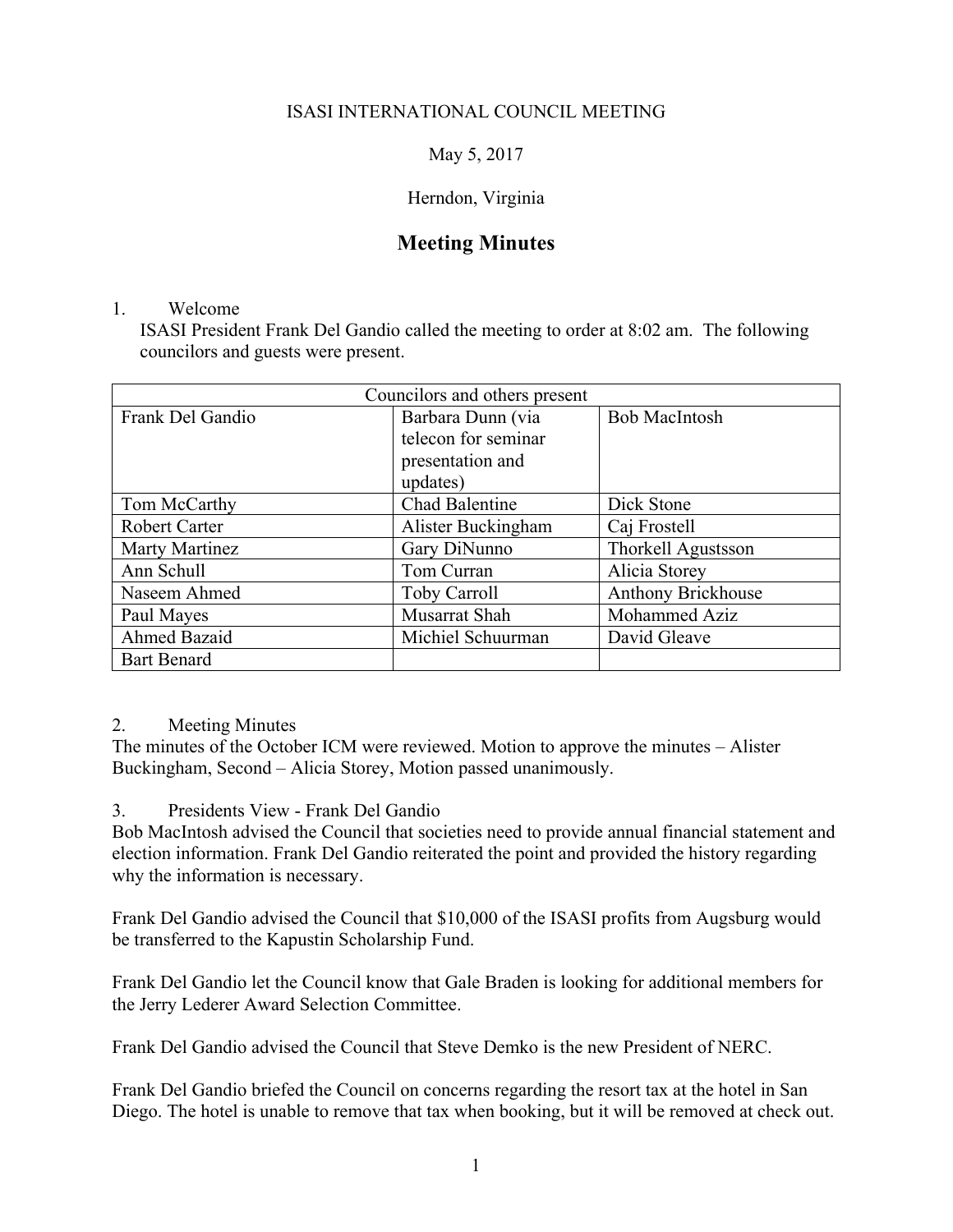Frank Del Gandio briefed the Council of the Russian's request to use the UAS WG paper. The purpose of these types of papers are for government and industry to use them and they can be used by anyone. Additionally, the WG is working on a revision to that document. Paul Mayes asked about a Russian Society and Frank Del Gandio advised that we do have one, but it has been inactive. Caj Frostell advised that he believes that the Russian society is meeting once per year and that we need to get the information from those meetings. Bob MacIntosh advised that the Russians are very active at ICAO.

Frank Del Gandio thanked Thorkell Agustsson for a successful seminar in Iceland.

Frank Del Gandio let the Council know that for US memberships the US Postal Service is now requiring the last 4 digits of the zip code for mailings.

Frank Del Gandio also reminded the Council to submit their reports on time.

Frank Del Gandio discussed seminar sponsorships being low, right now San Diego is at \$72,000. There were discussions regarding getting individuals in the regions to help with sponsorships and to coordinate with Ron Schleede. Tom Curran expressed difficulty in obtaining sponsorships for numerous events.

4. Financial Report – Bob MacIntosh

Bob MacIntosh reviewed the submitted Treasurer's Report and discussed the budget process. ISASI is a non-profit in the United States, but we must still file our taxes. The Profit and Loss Statements are kept in QuickBooks and some funds are kept separate from the main funds, including the Kapustin Scholarship fund and monies for the AsiaSASI. Typically, the ISASI Budget Revenues come from three sources: Individual Dues, Corporate Dues, and Seminars.

Bob MacIntosh discussed the following budget line items: 814-Insurance, 826-Postage and Shipping, and 881-886 ICM expenses.

Bob MacIntosh reiterated several points from his Treasurer's Report, including the importance of having a successful annual seminar.

### 5. Membership Report – Tom McCarthy

Tom McCarthy briefed the group on the submitted Membership Report. As of the meeting, there were 268 delinquent members. It would be good to grow the membership. It was reiterated that after October  $1<sup>st</sup>$  the dues covers the following year. Thorkell Agustsson suggested highlighting that on the website. Paul Mayes expressed concern regarding the average age of the membership of the society. He is concerned that in the age of social media, there may not be a need for societies for networking and communication. Anthony Brickhouse suggested advertising ISASI at the various professional training that is done by our members around the world.

Toby Carroll thanked Ann Schull for sending a report of delinquent members, it allows Toby Carroll to follow up. Dick Stone asked how many come back and Ann Schull said between 10- 20, but many of the delinquencies are students and retirees.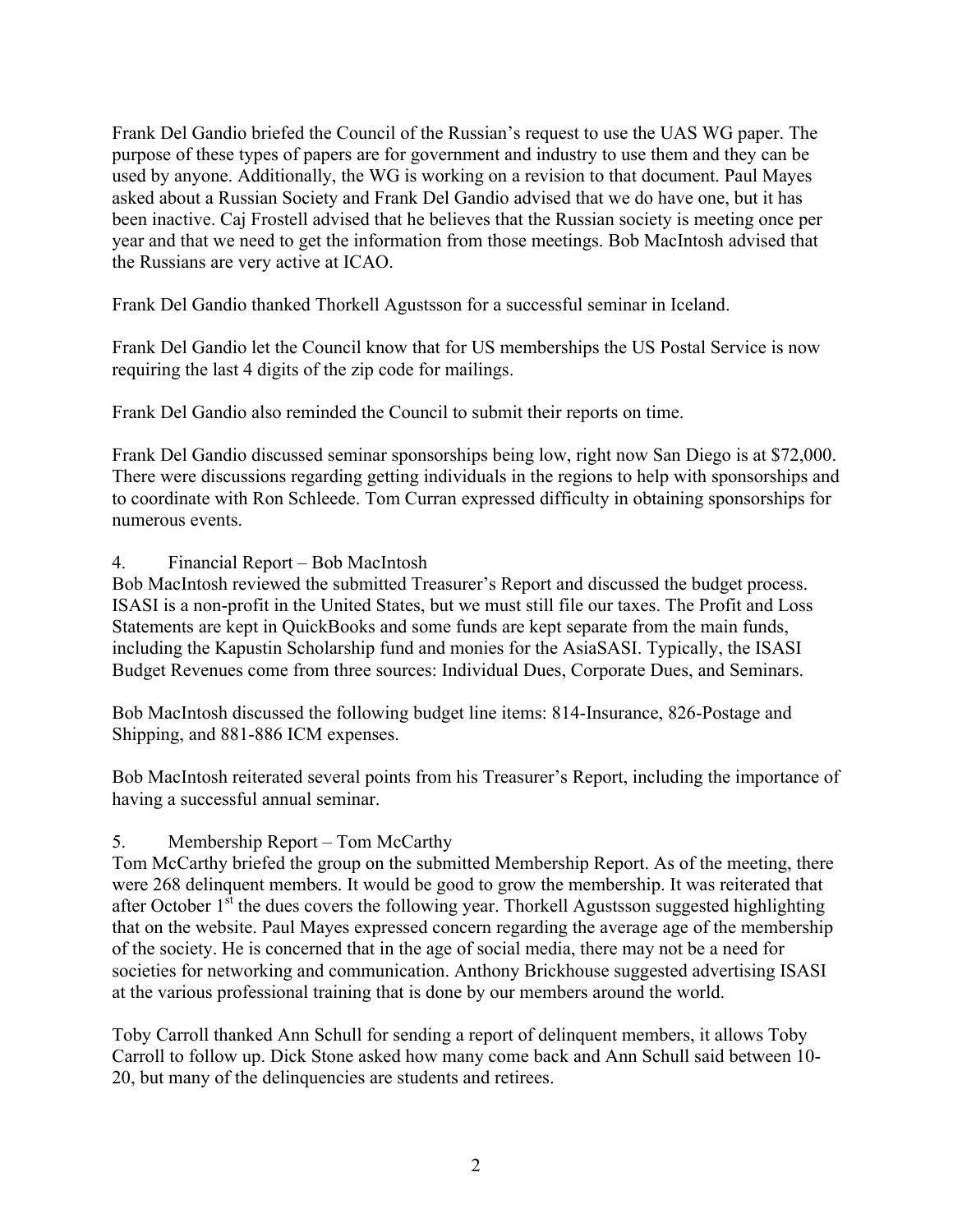Mohammed Aziz expressed some difficulties in keeping track of members. He discussed having a lifetime membership. Frank Del Gandio suggested that we need more mini seminars and chapter meetings. Caj Frostell also suggested additional communications to remind members of the process to pay membership dues. Ann Schull and Alicia Storey said several notices are sent if contact information is correct. Anthony Brickhouse suggested online payments. Naseem Ahmed said it is difficult to get new members with the \$80 membership fee. Marty Martinez suggested having a membership committee, which would include a core group and develop a campaign.

Robert Carter will be starting to follow-up on European delinquencies. He suggested making payments easier.

Bob MacIntosh discussed delinquent corporate membership.

Ann Schull said that 402 are automatic renewals.

Frank Del Gandio reiterated when you sign up a new member, make sure you include business card. Anthony Brickhouse suggested looking at PayPal. Bob MacIntosh suggested a corporate membership committee

## 6. Seminars

Frank Del Gandio briefed that the seminars are all set for 2017 (San Diego) and 2018 (Dubai). The Council will be obtaining briefings for the 2019 seminar from The Hague and Montreal.

## 2016 Iceland – Thorkell Agustsson

Thorkell Agustsson briefed the Council on the very successful seminar in Iceland. They had a \$82,000 profit. Attendance was strong including 100+ attendees for the two tutorials. The lesson learned was that there is a strong network of ISASI and *ESASI* support and this seminar helped strengthened connection with *ESASI*. Thorkell Agustsson suggested getting previous seminar leads to help with upcoming seminars. Frank Del Gandio said that we need to develop a "lessons learned" document. Additionally, Frank Del Gandio congratulated Thorkell Agustsson and *ESASI* on a fantastic seminar.

## 2017 San Diego – Barbara Dunn

Barbara Dunn briefed the Council on the August 2017 Seminar. It will be at the Sheraton near the airport and everything is set. There are currently 40-45 registrations and she expressed thanks to Dick Stone and Anthony Brickhouse for their work on the technical panel. There will be 3 tutorials, including one on military, flight recorders, and survival factors. There was a discussion regarding the resort fee and Barbara Dunn briefed the Council that the hotel is unable to remove it from the online registration, but it will be removed at check out. The website will be up in the next couple of weeks. They are expecting Robert Sumwalt to provide a Keynote, as well as Jim Viola.

## 2018 Dubai – Mohammed Aziz

Mohammed Aziz briefed the Council on the plan for the 2018 Seminar in Dubai. The Seminar will be held October 30-November 1, 2018, with the Council Meeting October 28 and the Tutorials October 29. The Seminar hotel will be the Intercontinental, which is 10 minutes from the airport. The Tuesday night social event will be an Arabian Night in the desert. The expected registration fee will be \$750/members, \$800/non-members, and \$250/students.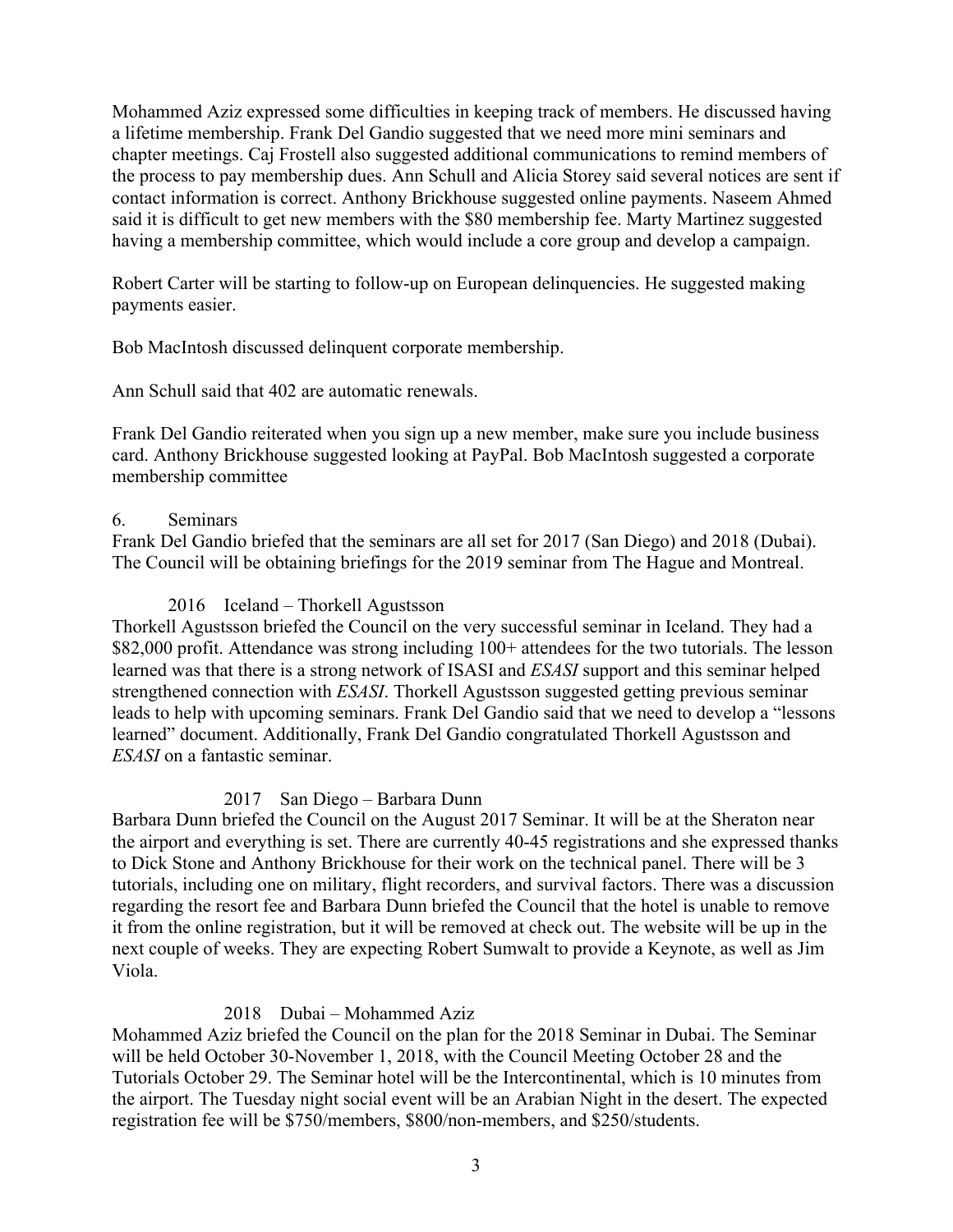2019 Proposals submitted from Montreal and The Hague Montreal – Barbara Dunn briefed that the group is looking at the Sheraton downtown with a room rate of less than C\$200 per night. The tourist bureau has offered ISASI up to C\$14,364 and believes that they would get good sponsorships. The seminar would be the  $3<sup>rd</sup>$  or  $4<sup>th</sup>$  week of August and this bid is being submitted on behalf of *CSASI.*

The Hague – The Netherlands – Bart Benard and Michiel Schuurman briefed the Council on their proposal. They have 4 corporate members involved in the proposal including VNV (Dutch ALPA), KLM Royal Dutch Airlines, the Dutch Safety Board, and Delft University of Technology. They briefed that 2019 is an important year due to the  $100<sup>th</sup>$  anniversary of KLM, 90<sup>th</sup> anniversary of VNV, and 20<sup>th</sup> anniversary of the Dutch Safety Board. They discussed the logistics to get to The Hague from Amsterdam and the rationale to hold the Seminar in The Hague (cost). The Seminar hotel would be the Marriott, which has 306 rooms. The cost would be  $€169/single, €187/double.$  There are several overflow hotels nearby. They expect the Seminar to be held at the World Forum, which is a close walk from the hotel, and they are still determining lunch options. The Tuesday social dinner would be at the Historical Museum of The Hague. They are looking at a companion program and the Friday Optional Tour would be to Amsterdam. Expected registration fees:  $\epsilon$ 600/members,  $\epsilon$ 650/non-members,  $\epsilon$ 200/students. They are expecting  $\epsilon$ 100,000 in Dutch sponsorships alone, including  $\epsilon$ 5000 from The Hague City tourist office. The Seminar would be September 2-6, including the ICM, tutorials, and seminar. There was discussion regarding if this was an event with *ESASI* and that has been discussed, but is still being addressed.

Following a closed session, the Council voted in favor of The Hague to host the 2019 Seminar and Frank Del Gandio offered the 2020 Seminar to Barbara to host in Montreal.

There was discussion regarding the Best Paper Award. Robert Carter asked about where the monies for the award came from, as well as the history. Frank Del Gandio briefed the history and that the funds came from an anonymous donor. Typically the award recipient donates the monies to the Kapustin Scholarship fund.

7. Report of the ISASI Forum Editor - Gary DiNunno

Gary DiNunno briefed the Council that the transition between him and Marty Martinez has been seamless. He is planning a visit to Hagerstown to meet with the business that prints the *Forum.* 

Gary DiNunno advised that the next issue of the *Forum* will go to press later next week. He also mentioned that going forward he needs better resolution images for print.

Naseem Ahmed briefed that half of his membership does not have postal codes, so it takes 1-2 weeks to get to international postal service.

Paul Mayes brought up an electronic version and discussed reducing print run. Gary DiNunno said it will not save ISASI much.

### **Action Item: Gary DiNunno to look at savings to reduce print run**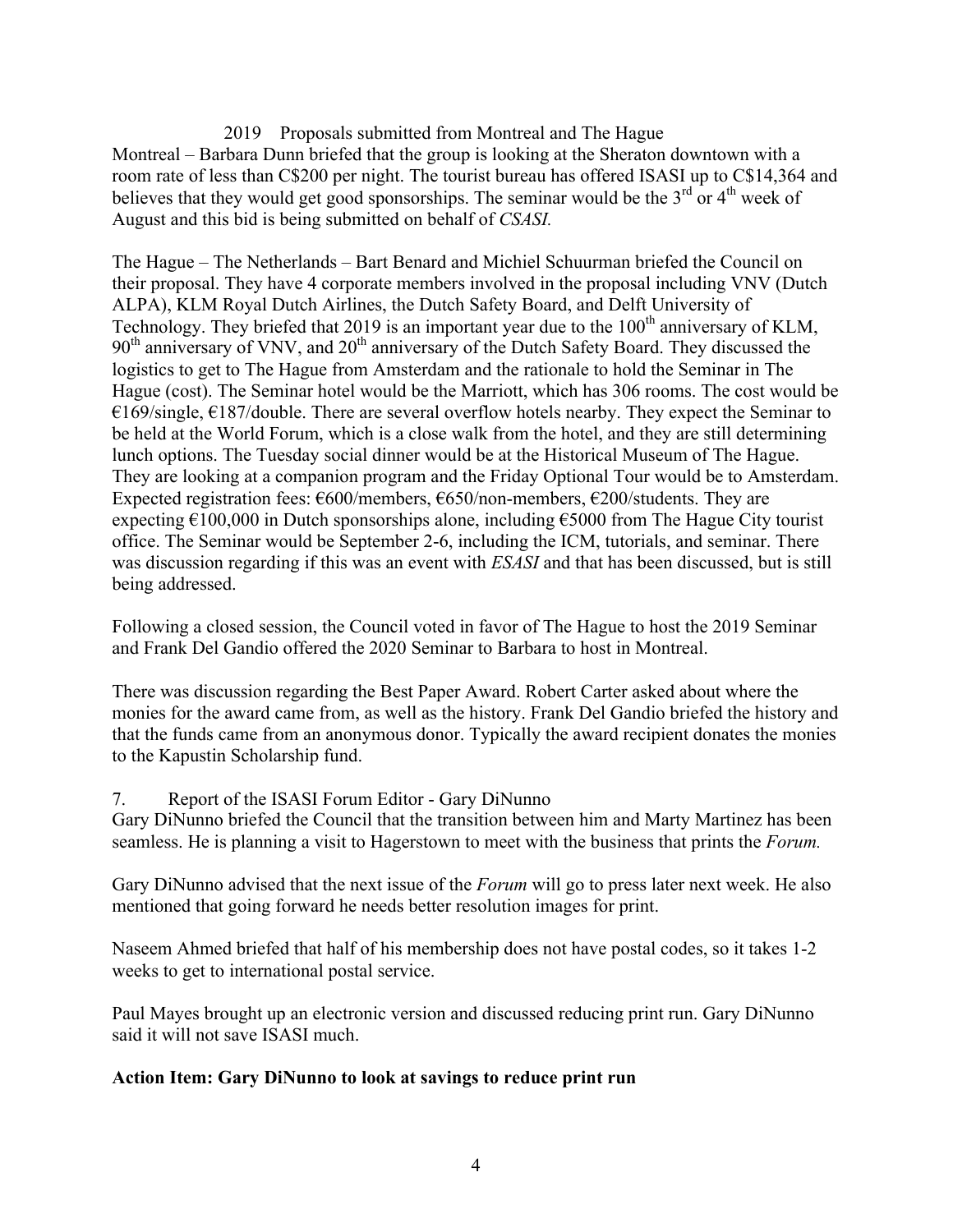Frank Del Gandio would like to give membership option. Bob MacIntosh likes both electronic and paper. There were discussions around generational issues- younger generation likes electronic format.

8. Vice Presidents Report- Ron Schleede Nothing to report

9. Secretary's Report- Chad Balentine Nothing to report

10. Executive Advisor Report- Dick Stone

Dick Stone briefed the Council that the website worked very well and praised Alicia Storey and her team for the fantastic work. The Harry Robertson Fellowship has stalled and it needs to be re-energized.

11. Website review – Dick Stone Nothing additional to report

12. Reports of National Societies/Councilors:

*ASASI –* Paul Mayes briefed his submitted report. The society has approximately 100 members and the society subsidizes \$10 due to the exchange rate. *ASASI* is financially sound.

The officers for *ASASI* are: President – Rick Sellers Vice President – Gerry Gibb Secretary/Treasurer – Paul Mayes.

Rick Sellers had also asked Paul Mayes to brief the updated ISASI membership application form. Since neither Barbara Dunn or Rick Sellers were in attendance the decision was made to table the discussion until the San Diego ICM.

*AsiaSASI* – No report received.

*CSASI –* Barbara Dunn briefed the Council that *CSASI* currently has 81 members, 18 life members, and 10 members that she is working on re-connecting with. Barbara Dunn asked about the process for honorary memberships and there was discussion regarding the process. The last honorary member was then-NTSB Chair Deborah Hersman. Frank Del Gandio advised Barbara Dunn that she can complete the form and submit it to the Council.

*ESASI –* Robert Carter briefed his submitted report. He has just stepped into his role. *ESASI* is doing very well and the finances are good mostly due to Augsburg. They held elections after Keith Conradi stepped down.

The new *ESASI* Committee is: President – Olivier Ferrante European Councilor – Robert Carter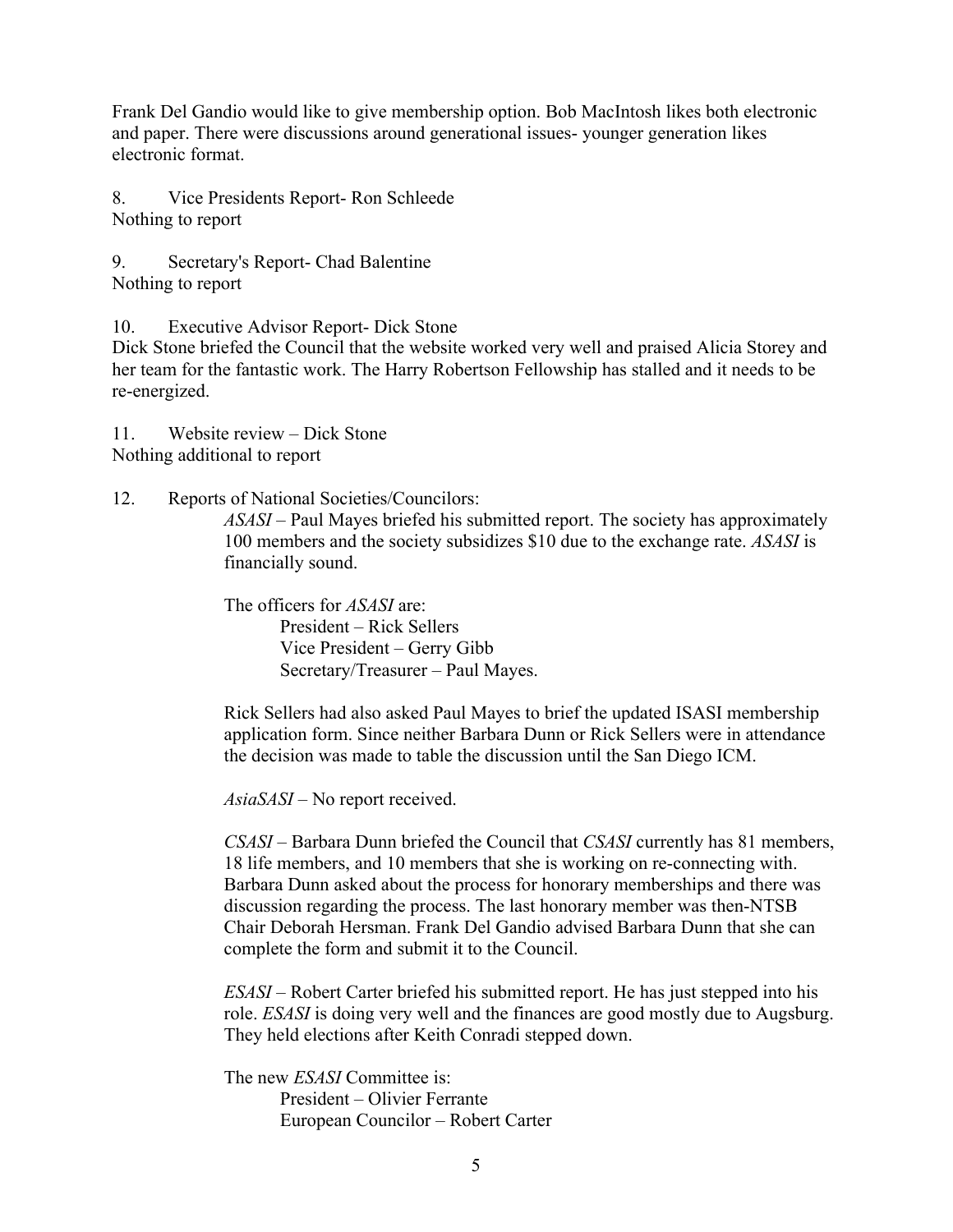Treasurer – Matthew Greaves Secretary – Steve Hull Technical Member – Brian McDermid Technical Member – Thorkell Agustsson

They expect to run a regional seminar at a small loss and then supplement with a full ISASI seminar occasionally. They are having a military one-day, the day before regional seminar and are expecting to hold next ESASI Regional Seminar in May in Riga (around  $20<sup>th</sup>$  of May 2018)

Frank Del Gandio thanked *ESASI* for their support for Iceland.

*KSASI –* No report received.

*NZSASI –* Alister Buckingham briefed his submitted report. They have been planning for *ANZSASI* regional seminar and were just advised that the hotel is closing May  $27<sup>th</sup>$ . They have selected a new venue and the original hotel will cover the difference of the increased rates of the new hotel. They are developing a new registration form.

*PakistanSASI* – Naseem Ahmed briefed his submitted report. He has been very busy, he travelled to find office space and visited Aviation Academy. There are 24 seminars/workshops planned throughout the year and that will take them to all of Pakistan. They conducted a firefighting course on an oil platform. Next year they will hold elections. Additionally, they would like a Boeing or Airbus speaker at their seminar. Bob MacIntosh suggested working through regional manufacturer reps and customer support.

Bob MacIntosh also discussed the magazine issues and to continue to work with the *Forum* editor. Naseem Ahmed said that they are working on issues with the *Forum*.

*MENASASI* – Mohammed Aziz briefed that they are looking forward to hosting the 2018 Seminar in Dubai. They will hold a seminar in November in Jeddah, Saudi Arabia

*USSASI* – Toby Carroll will submit a written report. *USASI* has 900 members and 11 chapters and they have 3 new presidents, including Steve Denko for the *NERC. Alaska –* They typically host 2-3 meetings per year. *Arizona –* The focus has been on Embry-Riddle- Prescott, but Toby Carroll would like to see more industry participation. *Pacific NW* – They have 55 members and a new President, Anna Bernhardt. *DFW* – New leadership; Erin Carroll is the acting president. Their next meeting is in June. *MARC* – Annual dinner held last night. *Great Lakes* – Still working on re-activating chapter. *NERC* – New president – Steve Demko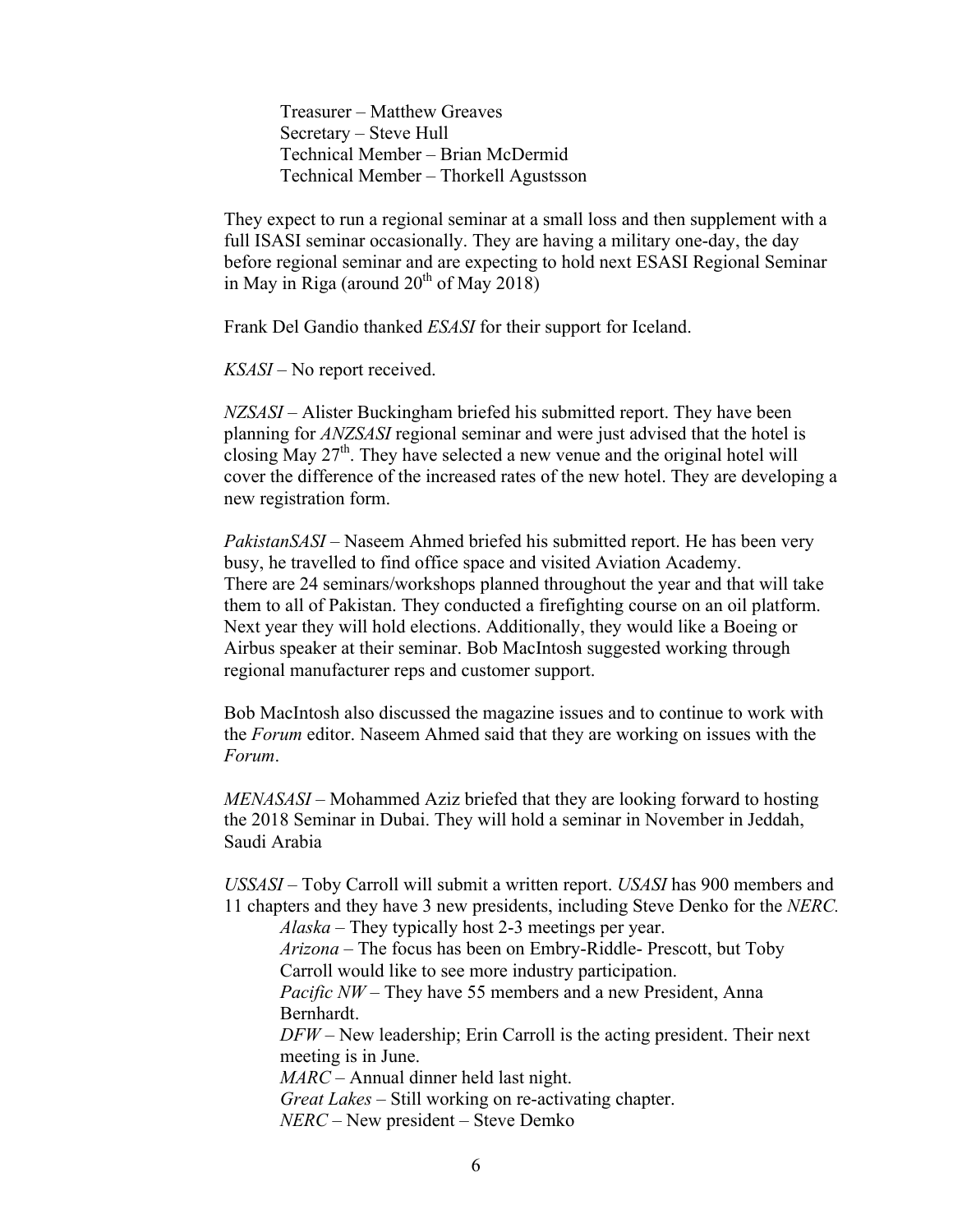*SERC* – Alicia Storey briefed their submitted report, which included their recently held seminar in New Orleans with 26 attendees. They are looking at Savannah in 2018.

Toby Carroll is excited about upcoming quarterly webinars. Additionally, he is looking to host a seminar in October

### **Action Item: Toby Carroll will submit** *USSASI* **report.**

*International Councilor –* Caj Frostell briefed the Council that he would like to receive newsletters from different societies. He would like the *Forum* to have more international content.

13. Rudy Kapustin Scholarship – Chad Balentine

Chad Balentine briefed the Council on the four Rudy Kapustin Scholarship Winners. Additionally, Chad Balentine briefed the Council on an issue identified with plagiarism for one essay and based on this discovery the committee is now putting each application through a plagiarism checker. There were also discussions around having winners answer questions from the floor. The decision for San Diego was to not have the students answer questions from the floor, but to re-address this issue for Dubai.

14. Reports Received from US Regional Chapters Briefed during *USSASI* briefing.

15. Reports of the ISASI Committees No reports received.

### 16. Reports of the Working Groups

Airports WG – Looking at producing guidelines, the WG wants to address 'what don't we do' as well as look at SMS for airports. They also provided feedback to EASA on an NPA for airports.

Dick Stone asked if they had looked at helo pads and they had not but could look at that. They would like an introduction to the helicopter group.

Corporate Affairs WG – Erin Carroll submitted a written report. There are 7 new corporate members and Erin Carroll is working to get in contact with corporate members who are delinquent in their dues payments.

UAS WG – Submitted a written report. Working on an update to the 'Unmanned Aircraft System Handbook and Accident/Incident Investigation Guidelines.'

17. ISASI Coordinator of Student Outreach & Mentoring Report – Anthony Brickhouse Anthony Brickhouse briefed his written report, including an email from a student who used their mentor to help make a decision on an internship. Anthony Brickhouse attended Women in Aviation and was able to discuss ISASI, our mentorship program, and the student chapters with several universities. This is the slow part of the year for the program due to the summer months and he expects more students to sign up as we approach the fall semester.